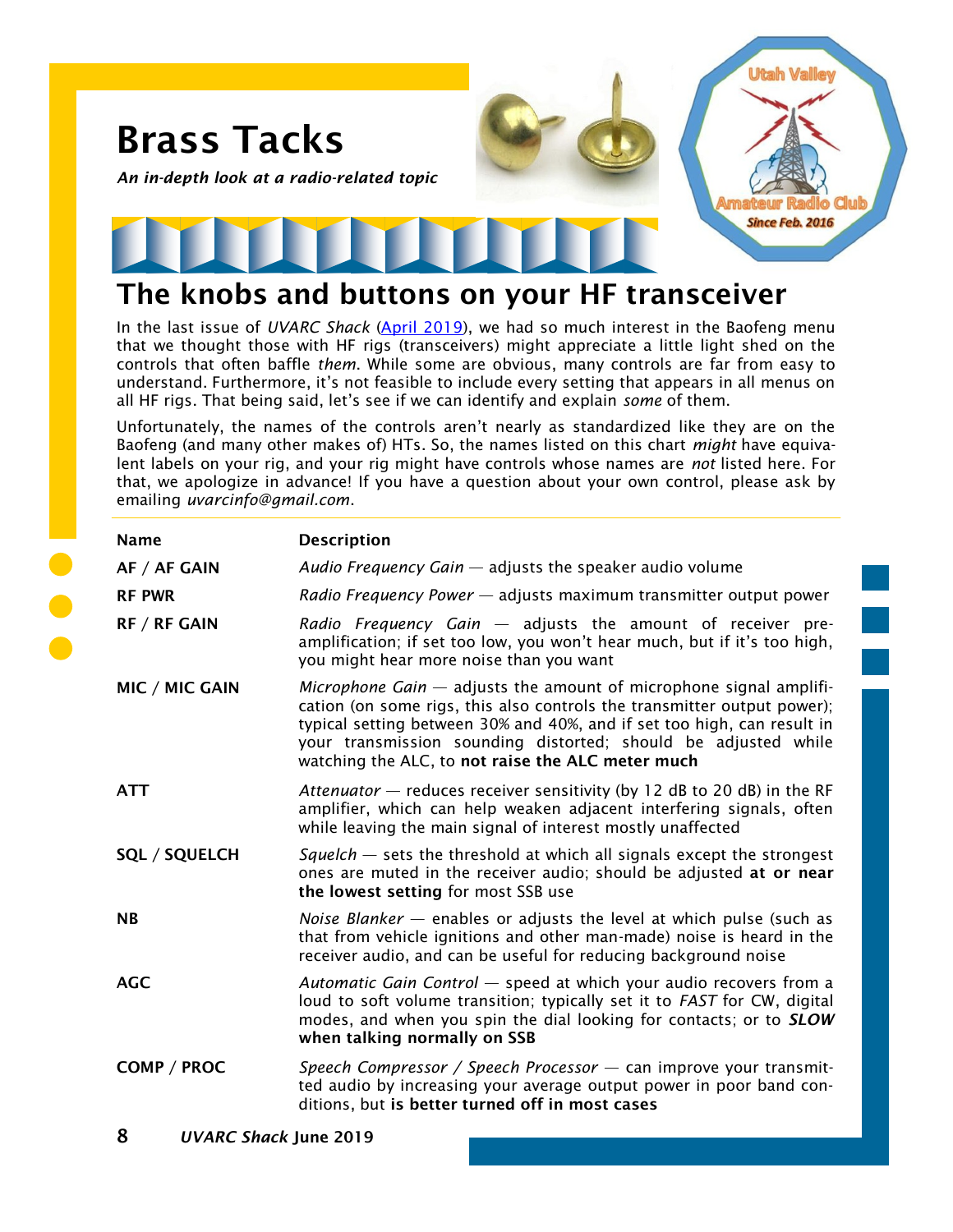| <b>Brass Tacks</b><br>continued |                                                                                                                                                                                                                                                                                                                                                                                                                                                                                                                                                                                                                                                                                                                                                                                                                                                     |  |
|---------------------------------|-----------------------------------------------------------------------------------------------------------------------------------------------------------------------------------------------------------------------------------------------------------------------------------------------------------------------------------------------------------------------------------------------------------------------------------------------------------------------------------------------------------------------------------------------------------------------------------------------------------------------------------------------------------------------------------------------------------------------------------------------------------------------------------------------------------------------------------------------------|--|
|                                 | Since Feb. 2016                                                                                                                                                                                                                                                                                                                                                                                                                                                                                                                                                                                                                                                                                                                                                                                                                                     |  |
| <b>Name</b>                     | <b>Description</b>                                                                                                                                                                                                                                                                                                                                                                                                                                                                                                                                                                                                                                                                                                                                                                                                                                  |  |
| RIT / CLAR<br><b>XIT</b>        | The Clarifier is simply Yaesu's term for RIT (Receiver Incremental Tun-<br>ing) and XIT (Transmitter Incremental Tuning), and can be used for<br>either of those two adjustments, or turned off. RIT keeps your trans-<br>mit frequency constant while you adjust your receive frequency. This<br>way, when you're talking to a group (like in a net), you can more<br>clearly hear the one ham who's off-frequency while everybody else in<br>the group can hear you without detecting any change in your fre-<br>quency. XIT performs the reverse function, in that it keeps your re-<br>ceive frequency constant while you adjust your transmit frequency. In<br>both cases, tuning with the big knob will adjust both the transmit and<br>receive frequencies simultaneously, while tuning with the RIT or XIT<br>will adjust only one of them. |  |
| <b>MODE</b>                     | Mode $-$ selects the transmitted signal type (AM / FM / USB / LSB /<br>CW / RTTY / PSK31 / JT65 / JT9 / FT8 / etc.); sometimes the mode is<br>appended by /N, as in CW/N or AM/N, indicating Narrow Bandwidth                                                                                                                                                                                                                                                                                                                                                                                                                                                                                                                                                                                                                                       |  |
| PBT / SHIFT / AIP               | Passband Tuning / Shift $-$ adjusts the window of frequencies<br>(bandwidth) that are permitted into your receiver, helping to eliminate<br>interfering signals, useful for SSB; Advanced Intercept Point is Ken-<br>wood's version of passband tuning                                                                                                                                                                                                                                                                                                                                                                                                                                                                                                                                                                                              |  |
| <b>NOTCH</b>                    | Notch Filter - reduces the strength of nearby interfering CW signals;<br>not very useful in AM, FM, or SSB                                                                                                                                                                                                                                                                                                                                                                                                                                                                                                                                                                                                                                                                                                                                          |  |
| LOCK / FLOCK /<br><b>DLOCK</b>  | Lock / Frequency Lock – prevents the large tuning knob from chang-<br>ing the operating frequency                                                                                                                                                                                                                                                                                                                                                                                                                                                                                                                                                                                                                                                                                                                                                   |  |
| <b>METER</b>                    | $S - Signal Strength - relative strength of the received signal at the$<br>current frequency, measured about 6 dB between each graduation be-<br>low S9 or about 5 dB above S9                                                                                                                                                                                                                                                                                                                                                                                                                                                                                                                                                                                                                                                                      |  |
|                                 | PO / RF $-$ Power Output $-$ amount of PEP (peak envelope power) in<br>watts that's presented at the transmitter output                                                                                                                                                                                                                                                                                                                                                                                                                                                                                                                                                                                                                                                                                                                             |  |
|                                 | $ALC -$ Automatic Level Control $-$ internal signal strength required to<br>maintain linear output transmit power in the presence of a varying in-<br>put (voice) signal; a good compromise between microphone gain,<br>speech compression, and power output will move this meter very little                                                                                                                                                                                                                                                                                                                                                                                                                                                                                                                                                       |  |
|                                 | $SWR -$ Standing Wave Ratio $-$ indication of how closely your antenna<br>system impedance is matched to that of your transceiver, with read-<br>ings below 2 being acceptable and readings above 4 indicating a large<br>impedance mismatch                                                                                                                                                                                                                                                                                                                                                                                                                                                                                                                                                                                                        |  |
| TUNER / AUTO<br><b>THRU</b>     | Automatic Antenna Tuner - when enabled, automatically attempts to<br>match the antenna system impedance with that of your transceiver;<br>the THRU setting disables the tuner                                                                                                                                                                                                                                                                                                                                                                                                                                                                                                                                                                                                                                                                       |  |